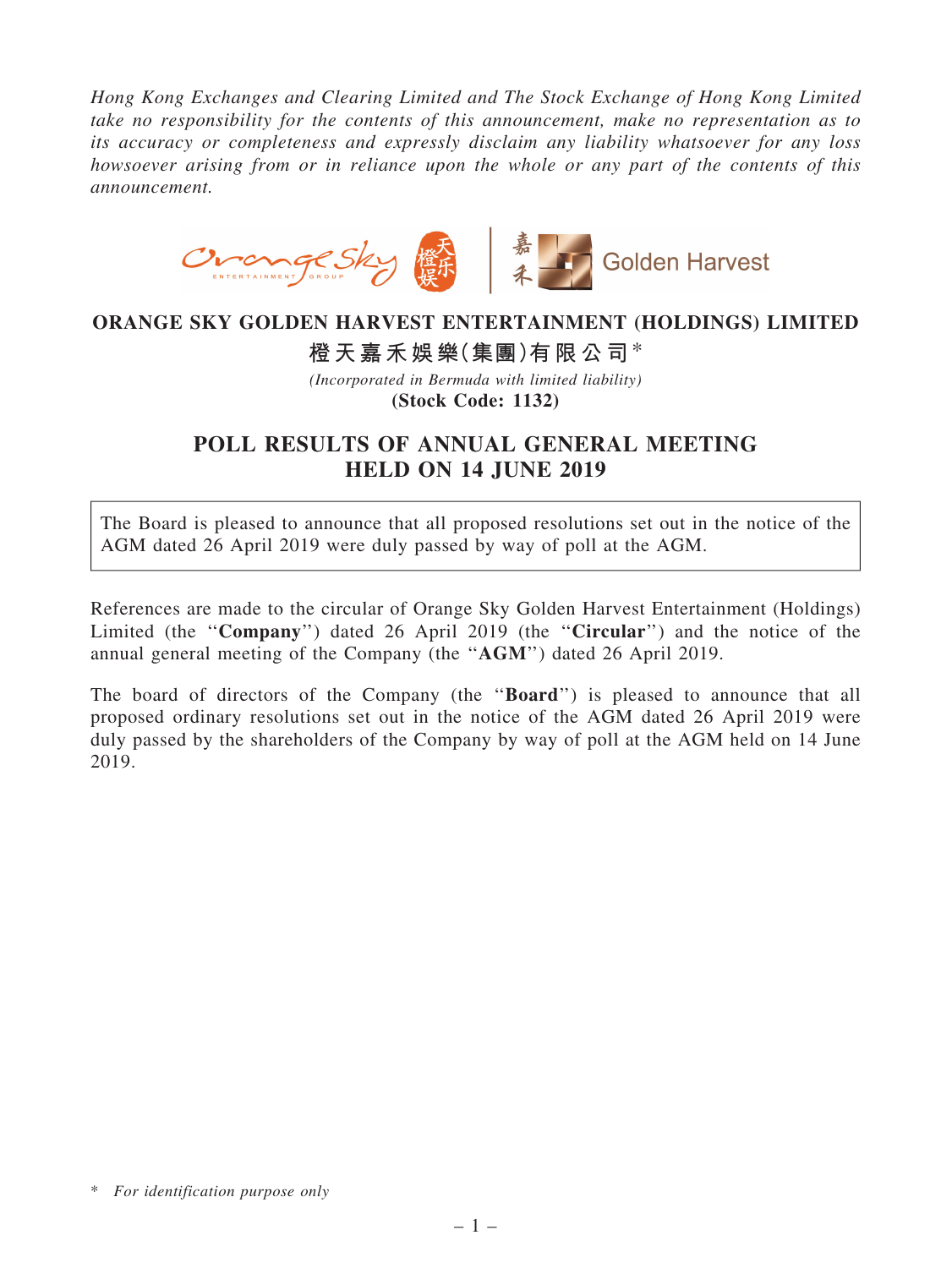Tricor Tengis Limited, the Company's branch share registrar and transfer office in Hong Kong, acted as the scrutineer at the AGM for the vote-taking. The poll results of the resolution proposed at the AGM are as follows:

| <b>Ordinary Resolutions</b> |                                                                                                                                                                                                                                               | No. of votes $(\% )$            |                            | Total no. of                    |
|-----------------------------|-----------------------------------------------------------------------------------------------------------------------------------------------------------------------------------------------------------------------------------------------|---------------------------------|----------------------------|---------------------------------|
|                             |                                                                                                                                                                                                                                               | For                             | <b>Against</b>             | votes                           |
| 1.                          | To receive<br>adopt the<br>audited financial<br>and<br>statements of the Company and its subsidiaries and<br>the reports of the directors of the Company<br>("Directors") and auditors of the Company for the<br>year ended 31 December 2018. | 2,056,878,845<br>$(100.0000\%)$ | $\theta$<br>$(0.0000\%)$   | 2,056,878,845<br>$(100.0000\%)$ |
| 2.                          | To re-elect Mr. Li Pei Sen as an executive<br>(a)<br>Director                                                                                                                                                                                 | 2,031,983,257<br>(98.7896%)     | 24,895,588<br>$(1.2104\%)$ | 2,056,878,845<br>$(100.0000\%)$ |
|                             | To re-elect Ms. Chow Sau Fong, Fiona as an<br>(b)<br>executive Director                                                                                                                                                                       | 2,032,563,257<br>(98.8178%)     | 24,315,588<br>$(1.1822\%)$ | 2,056,878,845<br>$(100.0000\%)$ |
|                             | To re-elect Mr. Fung Chi Man, Henry as an<br>(c)<br>independent non-executive Director                                                                                                                                                        | 2,031,983,257<br>(98.7896%)     | 24,895,588<br>$(1.2104\%)$ | 2,056,878,845<br>$(100.0000\%)$ |
|                             | To authorise the board of Directors to fix the<br>(d)<br>Directors' remuneration.                                                                                                                                                             | 2,056,878,843<br>$(99.9999\%)$  | $(0.0001\%)$               | 2,056,878,845<br>$(100.0000\%)$ |
| 3.                          | To re-appoint Messrs. KPMG as auditors of the<br>Company and to authorise the board of Directors to<br>fix their remuneration.                                                                                                                | 2,055,638,843<br>(99.9397%)     | 1,240,002<br>$(0.0603\%)$  | 2,056,878,845<br>$(100.0000\%)$ |
| 4.                          | To grant a general mandate to the Directors to<br>allot, issue and deal with additional shares of the<br>Company not exceeding 20% of the issued share<br>capital of the Company as at the date of passing<br>this resolution.                | 2,028,109,255<br>(98.6013%)     | 28,769,590<br>(1.3987%)    | 2,056,878,845<br>$(100.0000\%)$ |
| 5.                          | To grant a general mandate to the Directors to<br>repurchase shares in the share capital of the<br>Company representing up to $10\%$ of its issued<br>share capital as at the date of passing this<br>resolution.                             | 2,056,078,845<br>$(99.9611\%)$  | 800,000<br>$(0.0389\%)$    | 2,056,878,845<br>$(100.0000\%)$ |
| 6.                          | To extend the general mandate granted to the<br>Directors to allot, issue or deal with shares of the<br>Company by the number of shares repurchased<br>under resolution no. 5.                                                                | 2,029,034,255<br>(98.6463%)     | 27,844,590<br>(1.3537%)    | 2,056,878,845<br>$(100.0000\%)$ |